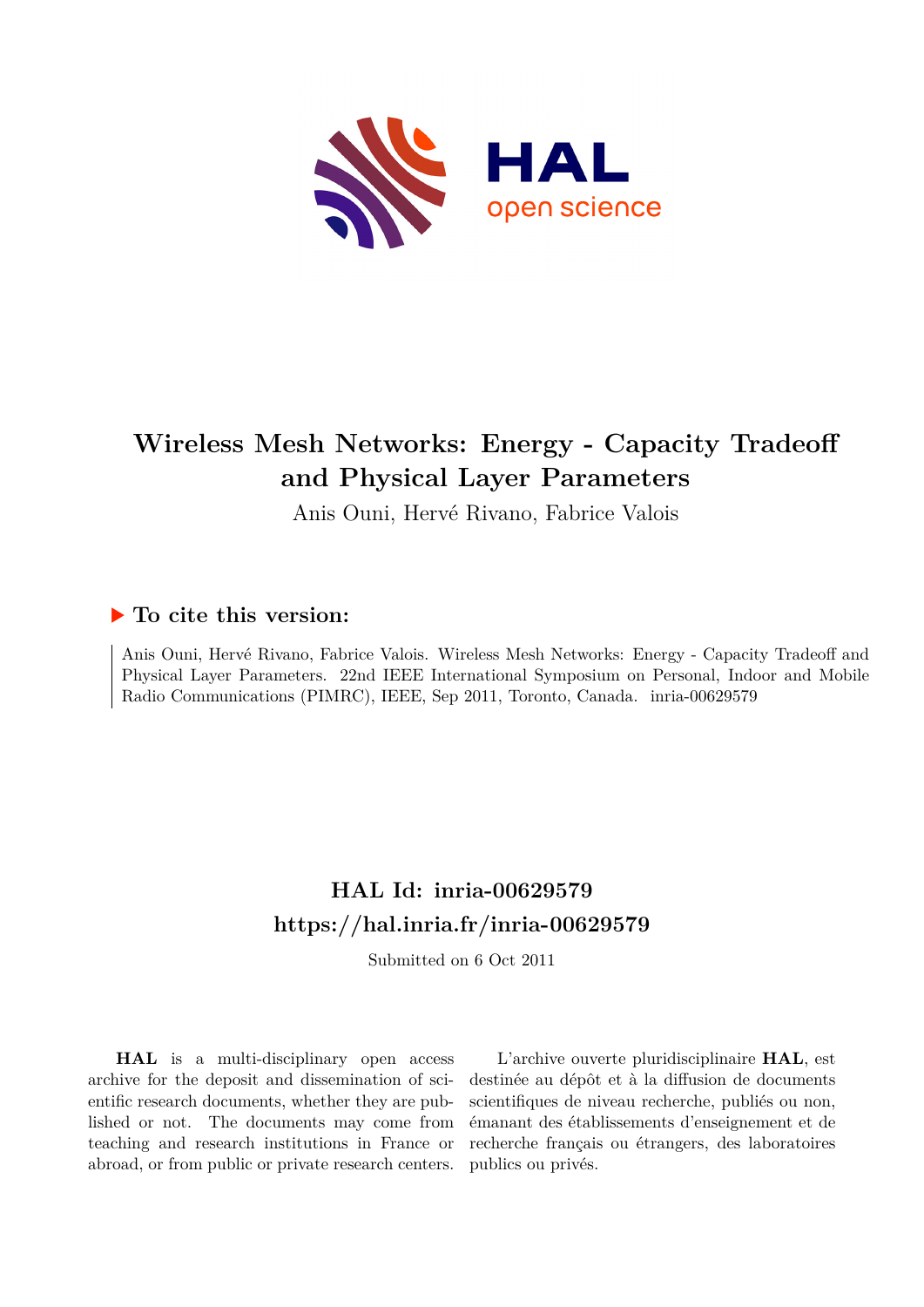# Wireless Mesh Networks: Energy - Capacity Tradeoff and Physical Layer Parameters

Anis Ouni Université de Lyon, INRIA INSA Lyon, CITI F-69621, France Email: anis.ouni@insa-lyon.fr

Hervé Rivano CNRS, Université de Lyon, INRIA INSA Lyon, CITI F-69621, France Email: Herve.Rivano@inria.fr

Fabrice Valois Université de Lyon, INRIA INSA Lyon, CITI F-69621, France Email: fabrice.valois@insa-lyon.fr

*Abstract*—This paper is focused on broadband wireless mesh networks based on OFDMA resource management, considering a realistic SINR model of the physical layer with a fine tuned power control at each node. A linear programing model using column generation leads to compute power efficient schedules with high network capacity. Correlation between capacity and energy consumption is analyzed as well as the impact of physical layer parameters - SINR threshold and path-loss exponent. We highlight that there is no significant tradeoff between capacity and energy when the power consumption of idle nodes is important. We also show that both energy consumption and network capacity are very sensitive to the SINR threshold variation.

*Keywords*-Mesh networks, capacity, energy, scheduling

#### I. INTRODUCTION

High data rate is a challenge for the next generation cellular networks. This objective needs a significative densification of cells which requires an efficient backhauling infrastructure. We consider a broadband wireless mesh network (WMN) composed of a twofold architecture: *i)* clients are connected to base station (BS) and *ii)* a wireless backhaul topology interconnects the BS with the core network. These BSs are equipped with routing functionalities and communicate together through radio links, as in LTE-Advanced relay or WIMAX Mesh. The BS collect the traffic generated by the mobile clients and forward it through multi-hop communications to some dedicated BS, denoted gateways, that bridge the backhauling network to the core network (Fig. 1). We assume that mobileto-BS and BS-to-BS traffics use different and independent resources. In this work, we focus on the backhauling network and we do not take into account the users requests but rather their flows aggregated by the BS.

Optimizing the network capacity is one of the main research issues for WMNs since the seminal work of Gupta and Kumar [1] where asymptotic capacity is linked to the size of the network. Besides, minimizing the energy expenditure and electromagnetic pollution of such infrastructures are hot societal and economical challenges nowadays (see EARTH,  $CARMEN$  european projetcs)<sup>1</sup>. The main contribution of this paper is to address the optimization of both network capacity and energy consumption.



Fig. 1. Wireless mesh network architecture: base stations collect the traffic from clients (mobile or static) and forward it to the core network.

In [2], a multi-objective framework has been developed to study the tradeoff between capacity and energy consumption with a simplistic binary interference model without power control. In our work, we introduce a Signal-to-Noise-and-Interference-Ratio (SINR) based model with fine tuned power control at each node. This allows us to investigate deeply on the capacity/energy tradeoff and to study the impact of physical layer parameters such as the SINR threshold and the path-loss exponent on these metrics. In our model, a column generation algorithm isolates the routing and scheduling models from the computation of concurrent links activations, and the computation of time/frequency resource allocation accounting for the energy expenditure.

The rest of paper is organized as follows. Section II reviews related works. The problem statement and the network model are discussed in Section III. Then, we present our multiobjective framework based on a linear program and a column generation. Section VI investigates the impact of physical layer parameters, and the tradeoff between energy consumption and capacity. Finally, we conclude and introduce future directions.

#### II. RELATED WORK

To increase the throughput provided to nodes, several studies have addressed the link scheduling problem, i.e. to identify sets of links that can be simultaneously activated. [3] is focused on the scheduling problem around an access point on 802.11 networks. It investigates the Round Weighting Problem (RWP) trying to determine the minimum number of rounds (a round is any set of pairwise disjoint edges). [4] studies the problem of routing and call scheduling in 802.11 multihop wireless networks and provide an optimal framework for

<sup>1</sup>EARTH: https://www.ict-earth.eu/, CARMEN: http://www.ict-carmen.eu/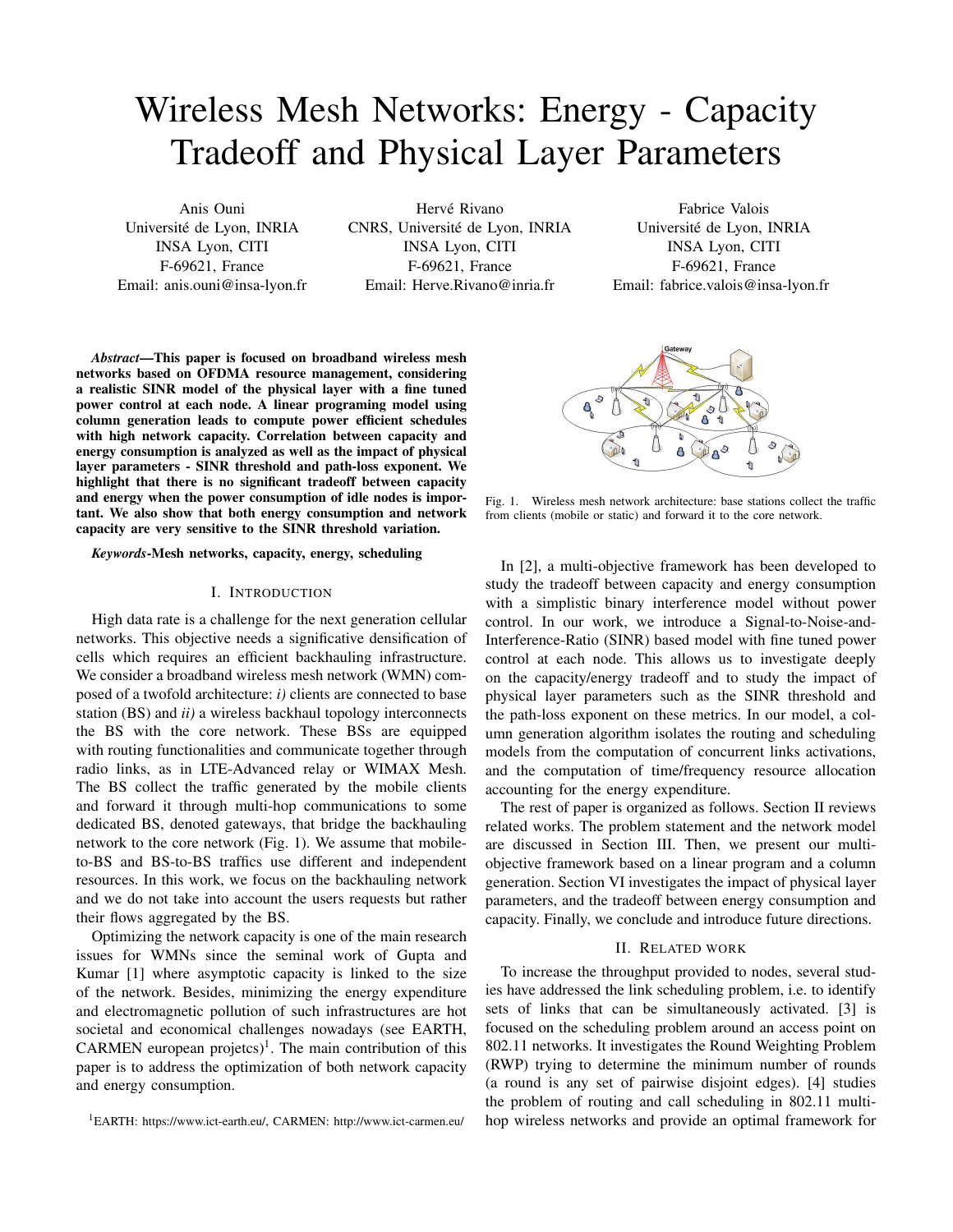determining optimal routing and scheduling needed by the traffic in the network using a binary interference model and fixed transmission power. In [5], a joint scheduling, routing and power control strategy is proposed. The authors develop a computational tool using column generation to maximize the minimum throughput among all flows. They highlight the usefulness of the power control on the performance of multihop wireless networks.

The joint problem of power control and scheduling link transmissions in a wireless network in order to optimize performance objectives (throughput, delay, energy), received a lot of attention in the recent years [6]–[8]. In [6], the problem of finding a minimum-length schedule that satisfies a set of specified traffic demands is addressed, using a columngeneration-based solution method. It is shown that power control improves the spatial reuse, which leads to further improvement in schedule length compared to a fixed transmit power. Because of the complexity of scheduling with power control using a SINR model is NP-hardness [9], [10], several papers proposed heuristic algorithms to minimize the length schedule and the energy consumption with and without power control [9], [11].

To the best of our knowledge, only very few papers investigate on both the study of capacity and energy consumption. [12] studied energy, latency and capacity trade-offs existing in a multi-hop ad-hoc wireless network. The authors assume a linear topology with a simple energy model. They propose an analytical study that does not take into account a realistic interference model. The tradeoff between energy consumption and capacity is investigated using a binary interference model and a fixed transmission power in [2]. The relation between energy minimization and through-put maximization of a 802.11 WLAN is analyzed in [13].

#### III. PROBLEM DEFINITION AND ASSUMPTIONS

#### *A. Problem definition*

We focus on a fixed WMN based on Orthogonal Frequency Division Multiple Access (OFDMA) resource management. As in LTE-Advanced relay or WIMAX Mesh, a periodic frame is divided into time-slots. The bandwidth corresponding to a slot is subdivided into several blocks of 12 subcarriers, denoted as Physical Resource Block (PRB). The smallest resource unit that can be allocated to a BS is called Scheduling Block (SB) and covers 2 slots and 1 PRB. Note that this work can be applied to any synchronous slotted technology in which the resource is divided into time-frequency elements.

We assume that each base station is equipped with omnidirectional antennas. The transmission power can be adjusted from the minimum transmission level to the maximum one. All base stations periodically send a given quantity of traffic which represents the aggregate demand of their clients: these traffics require several scheduling blocks to be transmitted. The traffic is routed to gateways through multi-hop paths that will be computed by our linear program.

For a given available bandwidth for the backhauling network, our objective is to find an optimal schedule within a minimum time frame to maximize the capacity. Our framework allocates for each base station the optimal number of SB required to send its own traffic and to route the traffic of the other nodes.

#### *B. Network model and notations*

We assume a slotted, synchronized and static WMN, modeled as a directed graph G(V,E). The set  $V_{BS}$  represents the set of base stations, and  $V_g$  the set of gateways ( $V = V_{BS} \cup V_g$ ). Each BS of  $V_{BS}$  routes to the gateway an aggregated demand  $d<sub>v</sub>$ . We consider a stationary network, hence periodic, of period T. The throughput of the WMN, defined as the ratio between the total traffic received at the gateways and the period length to collect it, is  $\frac{\sum_v d_v}{T}$  $\frac{w}{T}$ . Therefore, to optimize the throughput is to minimize the number of time slots used to activate the links transmitting the traffic. An insight of a throughput-optimal scheduling policy would be to pack as many links as possible in each time slot, that is maximizing the spatial reuse of system resources. This objective has to be mitigated with interference and energy consumption constraints.

The set of edges  $E \subseteq V \times V$  corresponds to the communication links. A link  $(u, v) \in E$  exists if and only if the sender node  $u$  can communicate directly with the receiver node  $v$ . We denote  $(u, v, k)$  a transmission between nodes u and v on PRB  $k$ . This transmission is successful only if the SINR at the receiver exceeds the minimum threshold  $\beta$ . Let  $P_u$  denotes the transmission power of the sender u. We assume that the received power in  $v$  depends on the attenuation function, denoted  $L(u, v)$ , which depends on both the distance  $d(u, v)$  and the environment. In this paper we will use the classical path-loss attenuation  $L(u, v) = d(u, v)^{-\alpha}$  where  $\alpha$ is the path loss exponent, but any other propagation model can be used. The SINR condition at receiver  $v$  in the presence of other transmissions is expressed by the following equation:

$$
SINR_{(u,v)} = \frac{P_u * L(u,v)}{\mu_v + \sum_{(u',v') \neq (u,v)} P_u' * L(u',v)} \geq \beta_v,
$$
 (1)

where  $\mu \in \mathbb{R}^+$  represents the thermal noise at the receiver. A set of transmissions is feasible if the Eq. (1) is respected at all receiver. We define a configuration F as a set of transmissions that can be activated simultaneously in a time slot. The set of all possible configurations is denoted  $\mathcal F$ . Increasing the cardinality of a configuration ( $F \in \mathcal{F}$ ) strengthens the spatial reuse of the links, which contributes to increase the throughput.

Communications are identified by the following physical parameters:

- $c_{(u,v)}^k$  is the capacity of the link  $(u, v)$  on the PRB k.
- $\bullet$   $J^k_{(u,v)}$  is the total energy consumed for communicating on the link (u,v). u spends a *transmitting cost*  $j_t^k(u)$  while v spends a *receiving cost*  $j_r^k(v)$ ,  $J_{(u,v)}^k = j_t^k(u) + j_r^k(v)$ .

#### IV. EEJCO-PC: ENERGY EFFICIENT JOINT CAPACITY OPTIMIZATION AND POWER CONTROL

Maximizing the number of simultaneous transmissions allows to minimize the time frame (total slot number), i.e. to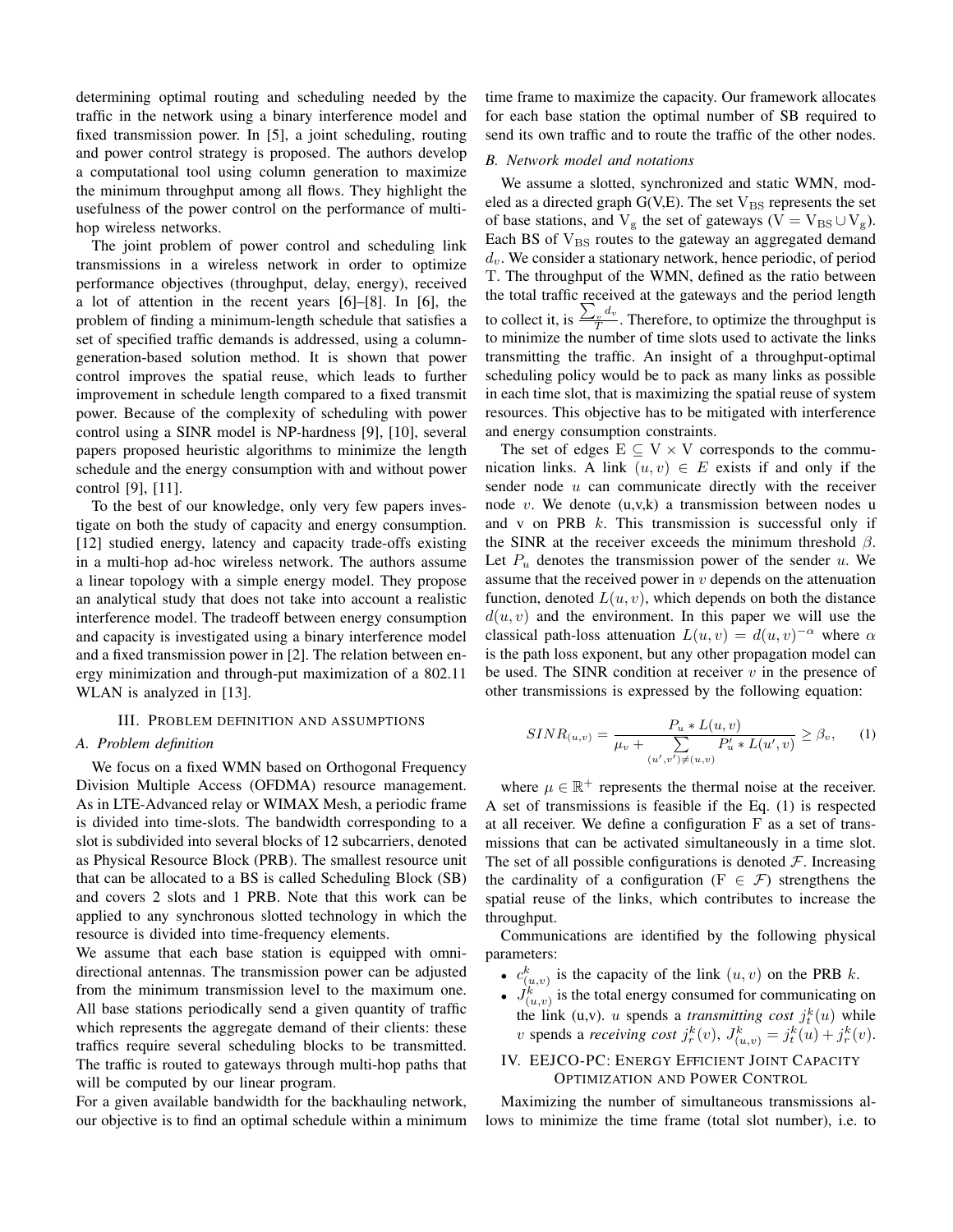maximize the capacity. Unfortunately, it leads to an higher total transmission cost because maximizing the concurrent transmissions increases the interferences. On the other hand, power control mechanisms aim at minimizing the transmission powers which can save a significant energy.

A link  $e = (u, v)$  is in the configuration F if and only if there exist at least one PRB k such as  $(u, v, k) \in F$ . The  $\sum_{k,(u,v,k)\in\mathcal{F}}c_{e}^{k}.$ capacity of the link e in the configuration F is  $c_e(F)$  =

A node  $v$  which is involved in no active transmission is said *idle* and denoted  $v \notin F$ , for sake of simplicity. The energy cost of an idle node v is  $J_{idle}(v)$ .

Each feasible configuration F has an energy cost  $J(F)$ taking into account the active transmissions and the idle nodes:  $J(\mathrm{F}) = \sum$  $(u,v,k) \in \mathbb{F}$  $(j_t^k(u) + j_r^k(v)) + \sum$  $\sum\limits_{v \not\in \mathrm{F}} J_{idle}(v).$ 

At each time, one and only one configuration is active and  $w(F)$  denotes the duration of activation of the configuration F. The total length of the period is hence  $T = \sum_{F \in \mathcal{F}} w(F)$ and the total communication cost is  $\sum_{F \in \mathcal{F}} w(F) J(F)$ .

#### *A. Routing and Scheduling*

The activation of a configuration F during a time unit provides to each link  $e$  a capacity  $c_e(F)$ . The total link capacity through the period is  $\sum_{F \in \mathbf{F}, F \ni e} c_e(F) w(F)$ . This capacity is used to route the traffic from the mesh routers to the gateways.

For each node  $u, \mathcal{P}_u$  denotes the set of all possible paths between u and a gateway, and all the possible paths are  $P =$  $\cup_u \mathcal{P}_u$ . The traffic flow on the path P is f(P). The traffic sent by u is hence  $\sum_{\mathcal{P}_u} f(\mathbf{P})$ . The flow over a link e is the sum of the traffic on the path going through  $e$ ,  $\sum_{P \ni e} f(P)$ . This flow has to be below the capacity of  $e$ .

The joint routing and scheduling problem is expressed in the two following linear programs (LP): one is capacity oriented, the other one is energy oriented. The first one maximizes the capacity with an energy budget constraint. Let us call the following LP the Master Problem to Maximize Capacity (MPMC):

$$
\min \sum_{F} w(F)
$$
  
subject to  $\forall r \in V_r$  
$$
\sum_{P \in \mathcal{P}_r} f(P) = d(r)
$$
 (2)

$$
\forall e \in E \qquad \sum_{P \in \mathcal{P}, P \ni e} f(P) \le \sum_{F \in \mathbf{F}, F \ni e} c_e(F) w(F) \tag{3}
$$

$$
\sum_{\mathbf{F}} w(\mathbf{F}) J(\mathbf{F}) \leq J \tag{4}
$$

Equations (2)-(3) express the routing part as a flow from BSs to the gateway. Eq. (4) constrains the total energy expenditure of the network to a budget  $J$  while the objective is to minimize the time frame, i.e. maximizing the capacity.

The energy oriented version minimizes the total energy expenditure subject to capacity guarantee. The flow equations are the same as Eq.  $(2)-(3)$  while Eq.  $(5)$  upper bounds the

period length, i.e. lower bounding the capacity. Let us call the following LP the Master Problem to Minimize Energy consumption (MPME):

$$
\min \sum_{\mathbf{F}} w(\mathbf{F}) J(\mathbf{F})
$$

subject to Equations (2)-(3) and

$$
\sum_{\mathbf{F}} w(\mathbf{F}) \le T \tag{5}
$$

Because the number of paths and configurations is exponential with the size of the network, these formulations are not scalable as it is. Column generation [4], [5] is a prominent and efficient technique to cope with this situation. Based on sophisticated linear programing duality results, it allows to save the enumeration of the variable sets. The column generation description implemented is described below.

#### V. COLUMN GENERATION

The idea of column generation is to solve a Master Problem with restricted sets of paths  $P_0$  and configuration  $F_0$ ;  $P_0$ and  $\mathcal{F}_0$  have to be carefully chosen to ensure the existence of an initial feasible solution. Generally,  $P_0$  should contain a shortest path from each base station to a gateway, and  $\mathcal{F}_0 = \{ \{e\}, e \in E \}$ . Solving the Master Program generates a set of dual values, described in the following section. Given these values, auxiliary programs described in Section V-B, seek a *column* of the master program (i.e a path or a configuration) violating the corresponding equation of the dual. If such a column exists it may improve the solution, the master program is hence solved using it, and the process loops.

#### *A. Dual formulation*

Due to the lack of space, we present only the dual formulation of MPMC, the one of MPME being very similar. In this LP, there is a constraint corresponding to each path or configuration variable of the master. We denote  $\theta(r)$ ,  $\forall r \in V_{BS}$  the dual variable associated with constraint Eq. (2),  $\lambda(e)$ ,  $\forall e \in E$  associated with constraint Eq. (3) and  $\sigma$  associated with constraint Eq. (4). O(P) denotes the source node of path P.  $J_u$  is the energy consumption of node u which depends on its activity: transmission, reception, or idle.

#### *Dual formulation of MPMC:*

$$
\max \sum (\theta(r)d(r)) - \sigma J
$$

subject to:  $\forall P \in \mathcal{P} \quad \theta(O(P)) \leq \sum$ e∈P  $\lambda(e)$  (6)

$$
\forall \mathbf{F} \in \mathcal{F} \qquad \sum_{e} \sum_{k} c_e^k \lambda(e) - \sigma \sum_{u} J_u \le 1 \tag{7}
$$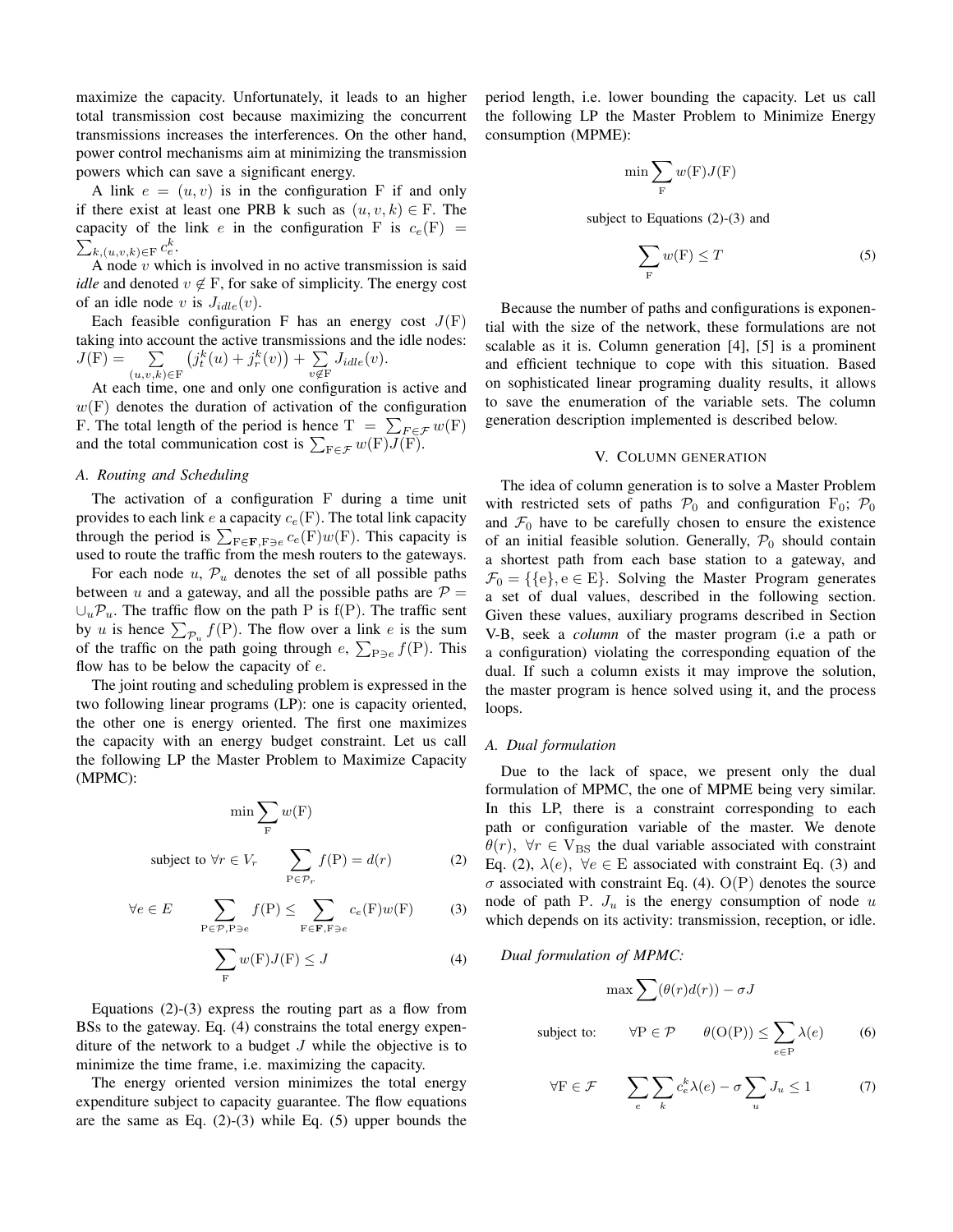#### *B. Auxiliary problems*

The auxiliary problems determine if there are paths or configurations that violate the constraints of the dual program. The column generation algorithm involves two such problems, one for each kind of dual constraints. The first one, associated to constraint Eq. (6), finds, for each source node, a weighted path with a weight lower than the dual variable associated to the source node. If the minimum weighted path fits the constraint then all other paths do. This problem is hence solved by any shortest path algorithm or linear program.

The second auxiliary problem is associated to constraint Eq. (7). We define a configuration as  $\sum_{e} \sum_{k} c_e^{k} \lambda(e) - \sigma \sum_{u} J_u >$ 1. Again, if the maximum weight communication set respects Eq. (7) then all other configurations do.

Given a topology, the problem is hence to find a configuration  $F \in \mathcal{F}$  where  $\sum_{e} \sum_{k} c_e^k \lambda(e) - \sigma \sum_{u} J_u$  is maximum on F. To compute such a configuration, with SINR interferences and energy consumption models, we develop the following Mixed Integer Linear Program. The SINR requirements are modeled by constraint Eq. (13). The energy consumption model takes into account the cost of the nodes transmitting or receiving Eq. (9), and the consumption of idle nodes (10).

$$
\max \sum_{e \in E} \sum_{k} (c_e^k \lambda_e) - \sigma \sum_{u} J_u \tag{8}
$$

$$
\forall u, v, k \qquad J_u \ge \sum_k T_s * P_t^k(u) + \sum_k \sum_v j_r^k(v) \Psi_{(v,u),k} \quad (9)
$$

$$
\forall u \qquad J_u \ge J_{idle}(u) \tag{10}
$$

$$
\forall e = (u, v), k \qquad c_e^k = C_1 \Psi_{(u, v), k} \tag{11}
$$

$$
\forall u, k \qquad \sum_{v} \psi_{(u,v),k} + \sum_{w} \psi_{(w,u),k} \le 1 \tag{12}
$$

$$
\forall u, v, k \qquad P_t^k(u) * L(u, v) \ge \beta * (\sum_{(u', v') \ne (u, v)} P_t^k(u') * L(u, v) + \mu) - (1 - \psi_{(u, v), k}) n P_{max}
$$
\n(13)

$$
\forall u, k \qquad P_t^k(u) \le P_{max} \tag{14}
$$

 $\psi_{(u,v),k}$  is a binary variable associated with the link (u,v) at the PRB k. If  $\psi_{(u,v),k} = 1$  then the link (u,v) is active and the PRB k in the new configuration.

#### VI. RESULT ANALYSIS AND DISCUSSION

Both the capacity-oriented (MPMC) and energy-oriented (MPME) formulations, as well as the column generation algorithm have been implemanted using AMPL/CPLEX. We have considered network topologies composed of 25 BSs with a gateway located at the center of the network. The distance between adjacent BSs is set to 83 meters (Small Cell). The radio parameters of LTE system are used: the SB covers 1ms (2 slots) and 1 PRB (180 khz). For the attenuation function, the path-loss exponent ( $\alpha$ ) equals to 2.6. The transmission power varies between 0 and 0.08W. We assume that all BSs have the same traffic demands.

#### *A. Impact of physical layer parameters*

We investigate the sensitivity of the network capacity and the energy consumption to the SINR threshold variation (from 1 to 70). For each SINR value, the minimum time frame and the total energy consumption are reported on Fig. 2. One can remark that the time frame is a step function while the energy consumption grows at each step. Considering the impact of the SINR on a given configuration gives an insight on this behavior. Let us consider an admissible configuration with SINR 1. Increasing the SINR threshold, all links can be kept active by increasing the transmission power to mitigate the sensitivity to interferences. This energy cost explodes as the interferences get too strong. Once this step is reached, some links have to be deactivated which results in an increase of the time frame and a decrease of the energy consumption.



Fig. 2. Energy consumption and time frame vs SINR threshold.

In Fig. 3, we study the same scenario under the following assumptions: the SINR threshold is set to 10, the idle node consumption equals to  $40\%$  of the reception cost, the path loss exponent varies between 2 (ideal empty 2D space) and 4.5 (indoor environment with many obstacle or very dynamic). It shows an exponential growth of the overall energy consumption. BS position have significant impact on the energy consumption: a BS located in a perturbed environment consume much more than one situated in a ideal environment.



Fig. 3. Energy consumption vs path loss exponent: : Idle=0.4\*RX .

#### *B. Capacity and energy tradeoff*

The Pareto front of the capacity/energy tradeoff, when the consumption of idle nodes is null, is depicted in Fig. 4. Note